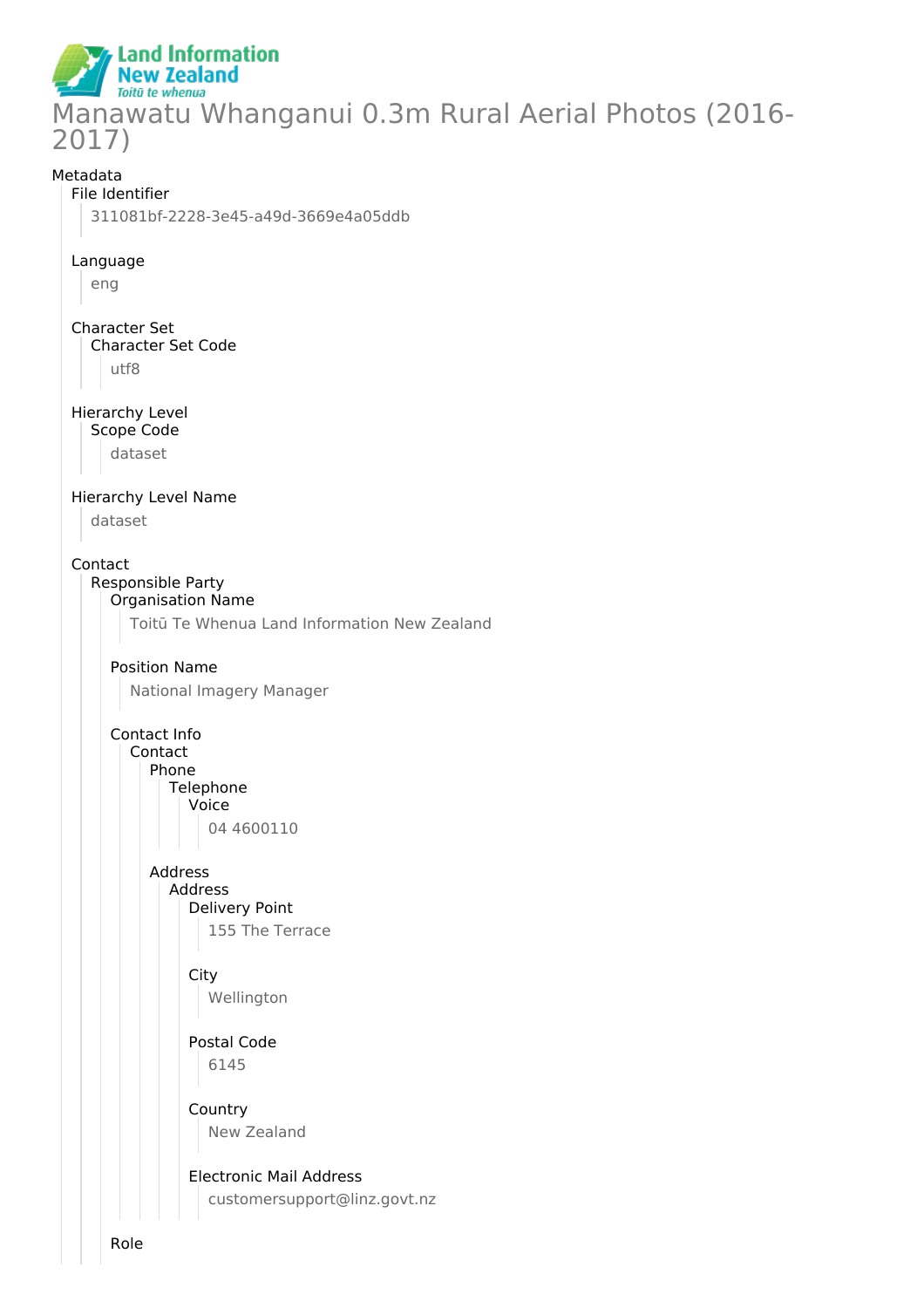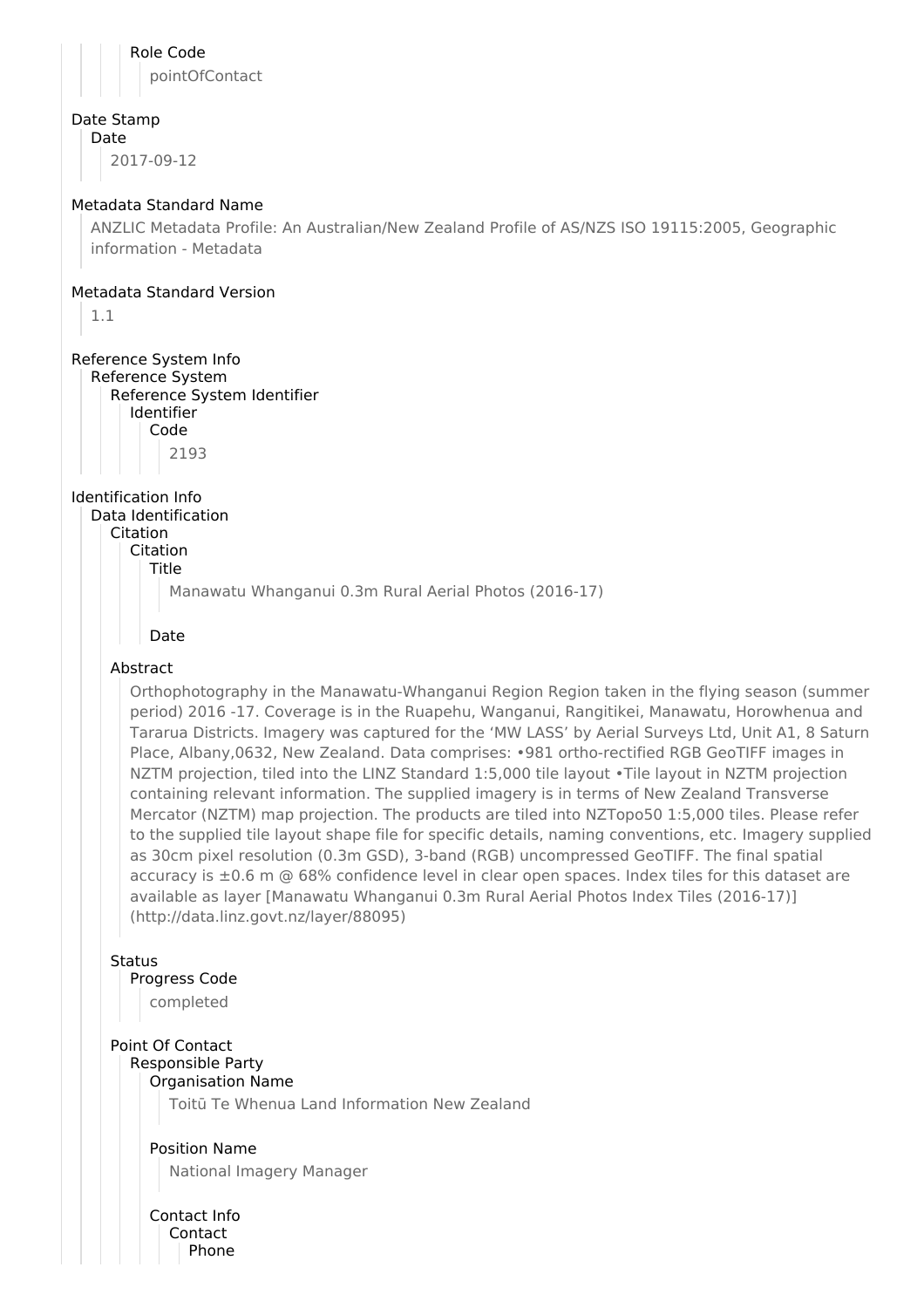

Attribution 4.0 International Link: http://data.linz.govt.nz/license/attribution-4-0-international/ Attribution Required for Copies: "Copyright in this work is owned by Manawatu-Wanganui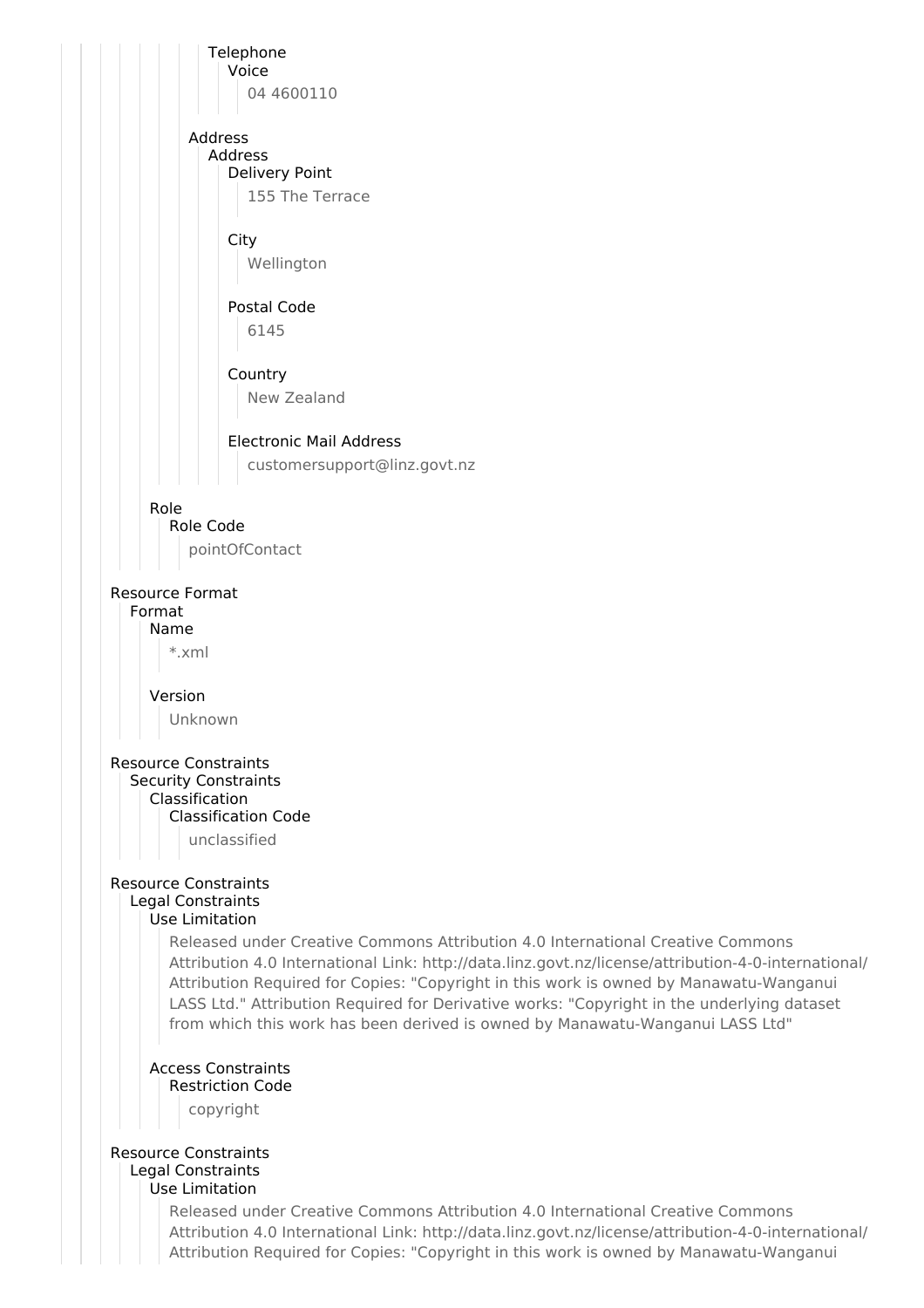LASS Ltd." Attribution Required for Derivative works: "Copyright in the underlying dataset from which this work has been derived is owned by Manawatu-Wanganui LASS Ltd"

#### Access Constraints Restriction Code

license

#### Resource Constraints Legal Constraints Use Limitation

Released under Creative Commons Attribution 4.0 International Creative Commons Attribution 4.0 International Link: http://data.linz.govt.nz/license/attribution-4-0-international/ Attribution Required for Copies: "Copyright in this work is owned by Manawatu-Wanganui LASS Ltd." Attribution Required for Derivative works: "Copyright in the underlying dataset from which this work has been derived is owned by Manawatu-Wanganui LASS Ltd"

Use Constraints

Restriction Code

copyright

#### Resource Constraints Legal Constraints

#### Use Limitation

Released under Creative Commons Attribution 4.0 International Creative Commons Attribution 4.0 International Link: http://data.linz.govt.nz/license/attribution-4-0-international/ Attribution Required for Copies: "Copyright in this work is owned by Manawatu-Wanganui LASS Ltd." Attribution Required for Derivative works: "Copyright in the underlying dataset from which this work has been derived is owned by Manawatu-Wanganui LASS Ltd"

#### Use Constraints

Restriction Code license

#### Spatial Representation Type Code

grid

Representative Fraction Denominator Integer

5000

Language

eng

Character Set Character Set Code

```
utf8
```
Topic Category Code

imageryBaseMapsEarthCover

#### Extent

EX Extent Geographic Element EX \_ Geographic Bounding Box 174.664936399175.688333566-39.9890840126-38.4532011493

Distribution Info Distribution Transfer Options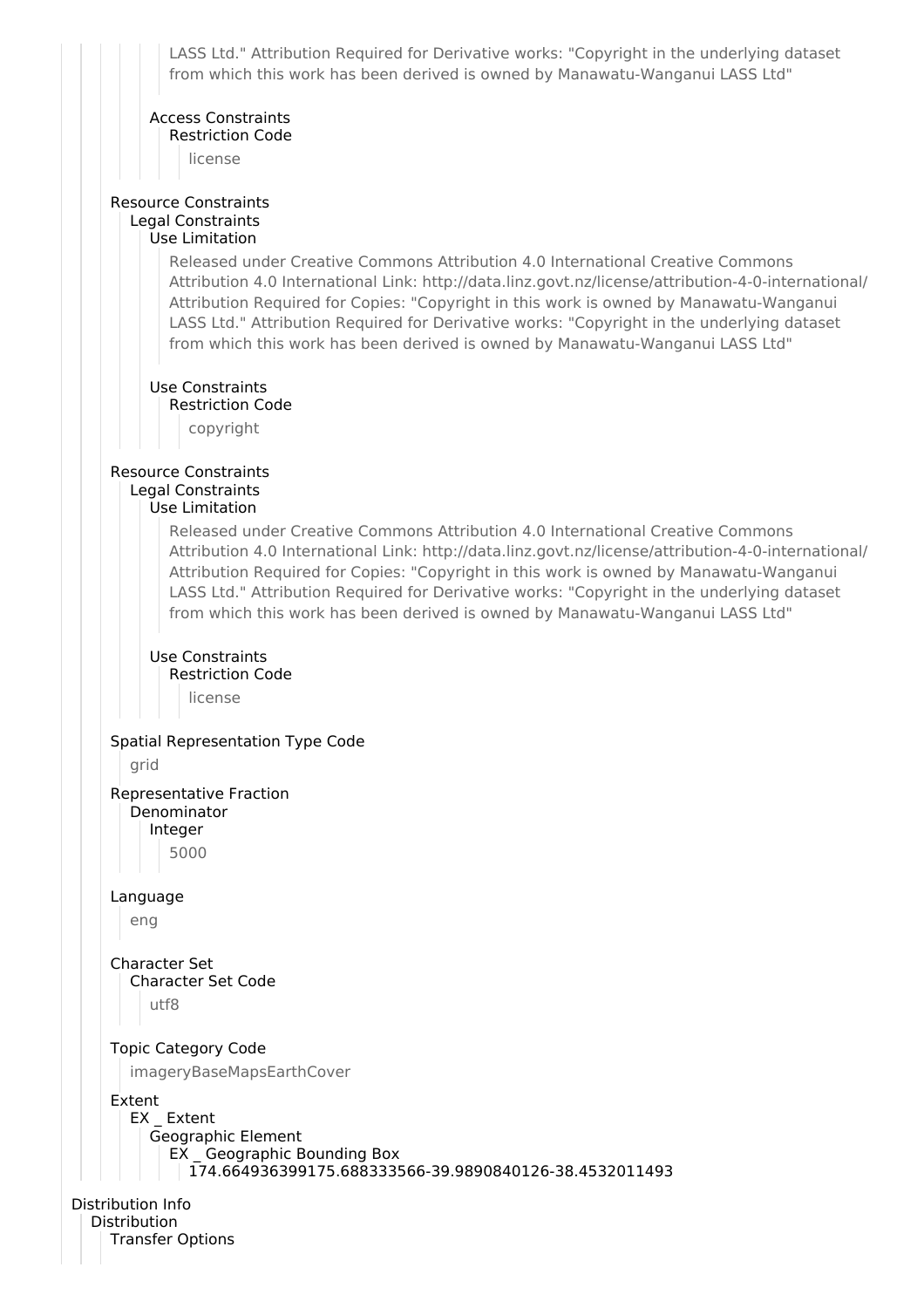Digital Transfer Options On Line Online Resource Linkage URL https://data.linz.govt.nz/layer/88145-manawatu-whanganui-03m-rural-aerial-photos-2016-2017/ Data Quality Info DQ Data Quality Scope DQ Scope Level Scope Code dataset Level Description Scope Description **Other** dataset Lineage LI \_ Lineage Statement Data Acquisition: The aerial photography for this project was captured within the 2017 flying season (September 2016 – April 2017) on the following dates: 16 March 2017 19 March 2017 08 April 2017 All photography was captured using Vexcel's digital UltraCam Eagle flown at: 0.3 m GSD: 18,928 ft (5,769 m) flying height Camera Lens: 100 mm Sun Angle Minimum of +35 degrees Data Processing All aspects of the data processing from imagery processing to DTM creation and ortho production and product deliverables was undertaken in-house by Aerial Surveys staff. Map Projection All spatial data for this project provided in terms of New Zealand Transverse Mercator 2000 map projection (NZTM2000). The datum is New Zealand Geodetic Datum 2000 (NZGD2000). The height datum is orthometric Moturiki 1953 (sea level). Image Processing and Aerial Triangulation All imagery has gone through QA checks ensuring there is no cloud cover and cloud shadow. During aerial acquisition the aircraft onboard GPS navigation data and ground base station data collected and post processed. Imagery processed to level 3 and checked for colour correctness/radiometry and even tonal balance across each project area. The aerial triangulation brings together the GPS data and imagery using a two part process which stitches the imagery together using tie point matching for the relative orientation phase and observing ground control points for the absolute orientation phase. LINZ control, 8th order horizontal and 4th order vertical and other existing control from Aerial Surveys control data base were used to strengthen the block adjustment or as independent checks on position during final QA of the ortho imagery. A final report is generated to check RMSE values are within specification. DTM Creation The DTM creation was collected from stereo imagery using photogrammetric techniques, largely automated pixel matching and auto-correlation process that creates mass points of the terrain surface with extensive further manual editing to remove points on water bodies and extensive breaklines added around water bodies and along all ridges, valleys and areas of steep terrain change, such as kerbs, retaining walls, drains. In areas of dense vegetation form lines are collected. The final DTM took the form of breaklines and mass points. A Triangulated Irregular Network (TIN) was then created and used for the ortho rectification process. DTM Accuracy: ±0.6 m @ 68% confidence level in clear open areas (1 sigma) RGBI Ortho Rectification Process Ortho rectification is the process of removing (from the image) the effects of camera tip/tilt and displacement caused by terrain relief. During this process each frame is 'draped' over the terrain model and the photograph then becomes 'scaled' and 'levelled' in terms of true ground coordinates. The generation of seamlines between frames follow natural physical features such as ridges, valleys, roads and rivers. The seamlines are used for the final ortho mosaic that stitches the imagery together using feather mosaicking techniques. The ortho imagery is then extracted aligned to LINZ 1:5000 sheet tile layout.